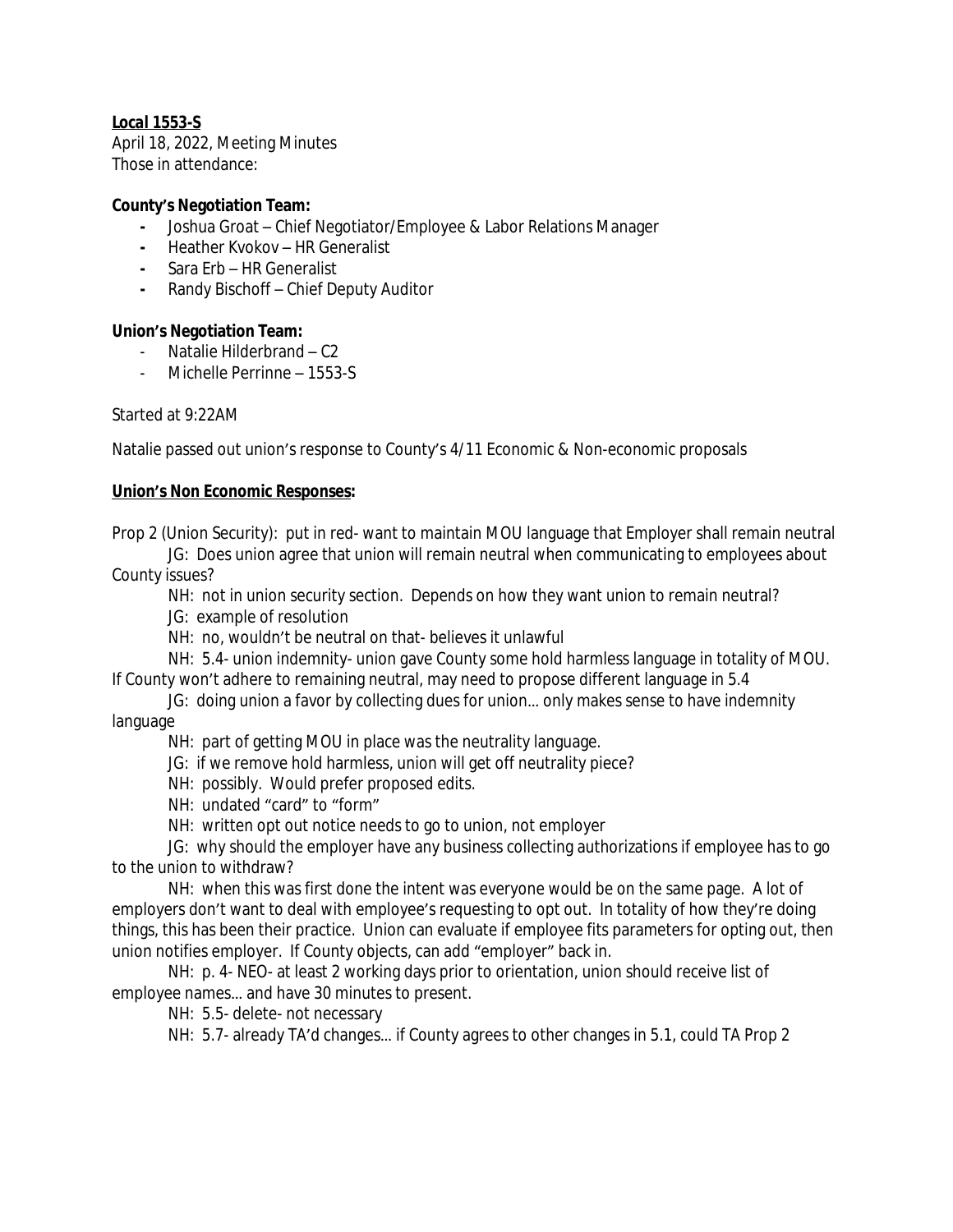Prop 4 (PTO) – County withdrew this proposal.

Prop 6- (Hours of Work)- have TA'd quite a bit

NH: Both parties worked on word-smithing language in 12.1.3.4.

NH: 12.3- paid leave- union rejects. Wants to have all time in paid status to count toward PT eligibility.

Prop 7 (Leaves of Absence)-13.3.1- personal holiday & vacation isn't applicable

13.3.2- TA'd prior

13.3.3- if we both agree on these 3 articles, could TA today

Prop 8- union likes "negotiate" vs. "discuss"- want people to understand intent was to negotiate impacts NH: reclassifications (14.2)- have proposed edits. Added "Civil Svc" for receipt of reclass

request. Wanted 3 job classifications to be looked at (vs. 3 positions)

JG: what if it's only 1 person in a classification with multiple incumbents? What happens to the other incumbents?

NH: can further wordsmith

(discussion about whether or not proposed language works)

NH: desire is the same. Intent would be if there are multiple incumbents, it would only apply to the employee would may be performing work OOC.

JG: will talk about further

NH: other additions of Civil Service

(discussion of additional changes to reclass)

14.3- agreed to TA prior

14.4- heard County wants to move away from monthly and use hourly; proposed adding "hourly". Intent is pay will be hourly.

14.5- OK with deleting, if using hourly

14.6- added 14.6.3- don't want new hires surpassing current ees. Adding language that other incumbents in the same department & job class will be evaluated for advanced step adjustment.

JG: if HR determines ee shouldn't be used, is that the end if it?

NH: would hope County would provide union reasoning. Current ees haven't been getting the same consideration as outside candidates. If it doesn't make sense to adjust, would like to discuss and can help communicate to ee. If does make sense to adjust, is fair to current ees. Also want step dates adjusted to avoid future leapfrogging.

14.7- minor edit

14.8- spell out reclass is to higher paying classification, and step increase timing.

14.10- if competitive demotion/reduction, also get step increase at 6 months.

Prop 11- (grievance)- TA based on collaborative edits

Prop 13- Add, "and to negotiate the impacts." Share with the union why the need for the new work rule- if no impacts, no need to negotiate, but want to have the discussion.

21.3- 21.6- TA's

21.7- elephant in room is Assessor's- carve out or add language? Any new language wouldn't apply to Assessor

21.8- union agrees

21.9- keep existing language

21.9 #2- could TA today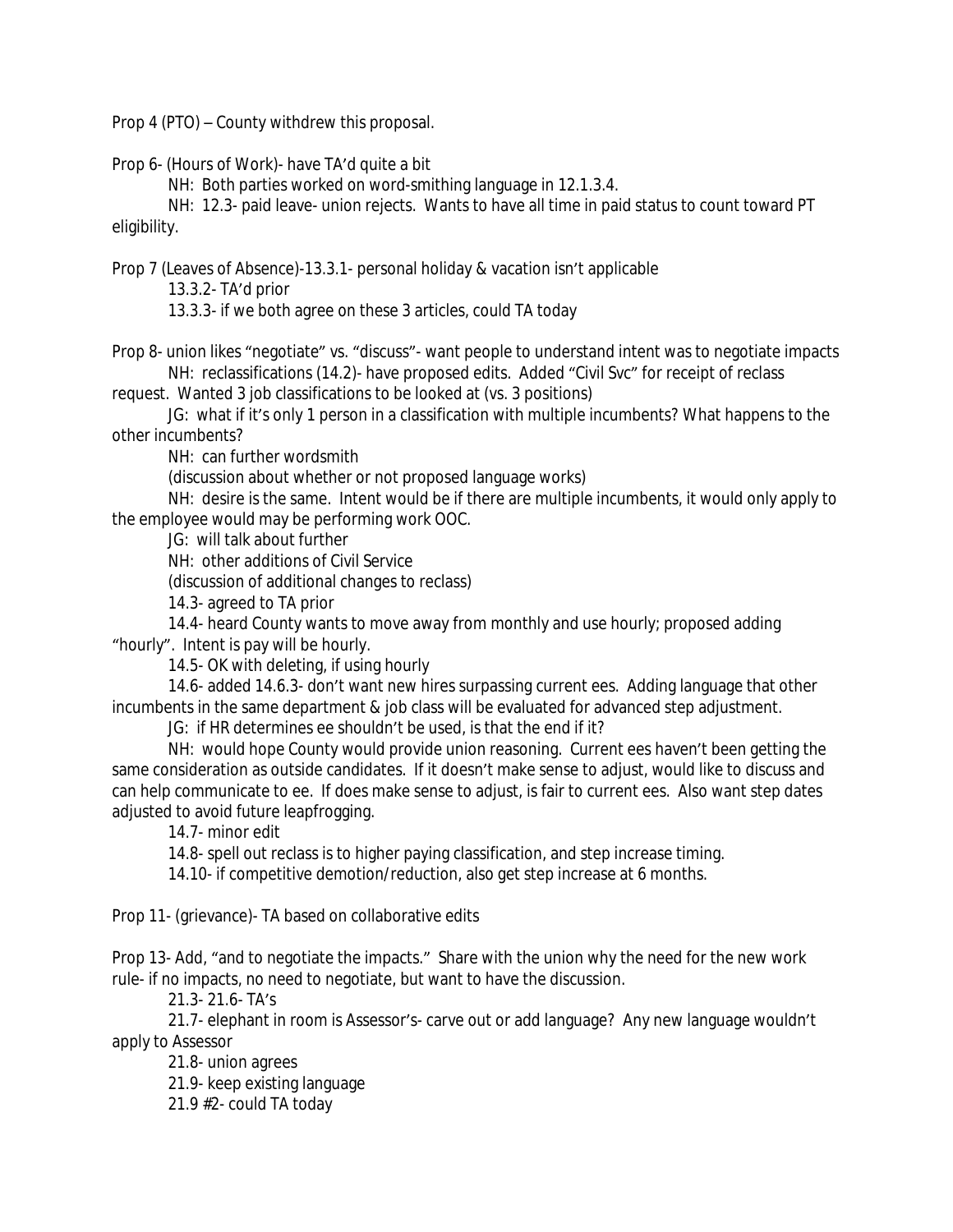Prop 14- Lockouts & Strikes- union rejects NH: revised- agree to County's offer to go BTB

Prop 20- need more info to evaluate

Economic Counters:

Prop 2 (PTO)- highlighted areas that are different

p. 9- language not in current contract. Adding grayed portion of is good addition to CBA language

p. 11- agree to correct levels of accruals (off due to rounding)

Want accrual of PH to be based on number of hours in ees regular work day

NH: did poll of ees- payout upon separation is a big change. Ees did not like that payout would only be 1 week, with rest of money going into VEBA. Going to be an issue. Will send out an email to get broader feedback, but from the few they've talked to- want 100% payout, with 25% of CAT into VEBA (if meet parameters)

(discussion about if they could leave the 25% of CAT language?)

NH: if looking at hybrid model… if keeping old language, add some additional verbiage under STD & LTD. There are also some areas where clean-up language (conversion). Tried to combine some of the new with the old.

Prop 3- (Insurance Benefits)- ees want predictability. Proposed new edits to ensure any potential plan design changes are minimal (not more than 5%.)

JG: why office visits? Office visit change would be \$1.50… Rx would be .75-\$1.50… doesn't make sense?

NH: ees don't want things to change. Ees understand there may be changes, but don't want to see significant changes.

JG: 5% is nothing given current plans. Cost savings with such minimal plan design changes would be negligible.

NH: goes back to predictability. … particularly given lower COLA offering from County.

JG: what is definition of a large plan design change?

MP: Office visit \$30 to \$50… would be huge increase.

NH: dealing with ees on both ends of the spectrum – those that never go to doctor, those that use a lot of Rx. Trying to meet in the middle.

MP: meets deductible every year.

(discussion about deductibles- what it takes to meet or not; at least there is predictability on OOP max)

NH: trying to figure out what's good for the majority. Juggling a lot. But feedback is that wages haven't been competitive, but benefits have helped. Now County wants to cut benefits? Ees end up taking a pay cut. Nice to lock in OOP max, but want plan design predictability. Members aren't trusting there won't be major changes if County has carte blanche.

11.2.2, 11.3, 11.6, 11.7- agreed to TA prior

Prop 4- appreciates County's counter. Heartburn is everything is future dated- no retro. County hasn't addressed Union's proposal for implementation of wage study.

15.2- calendar days vs. working days

JG: was a typo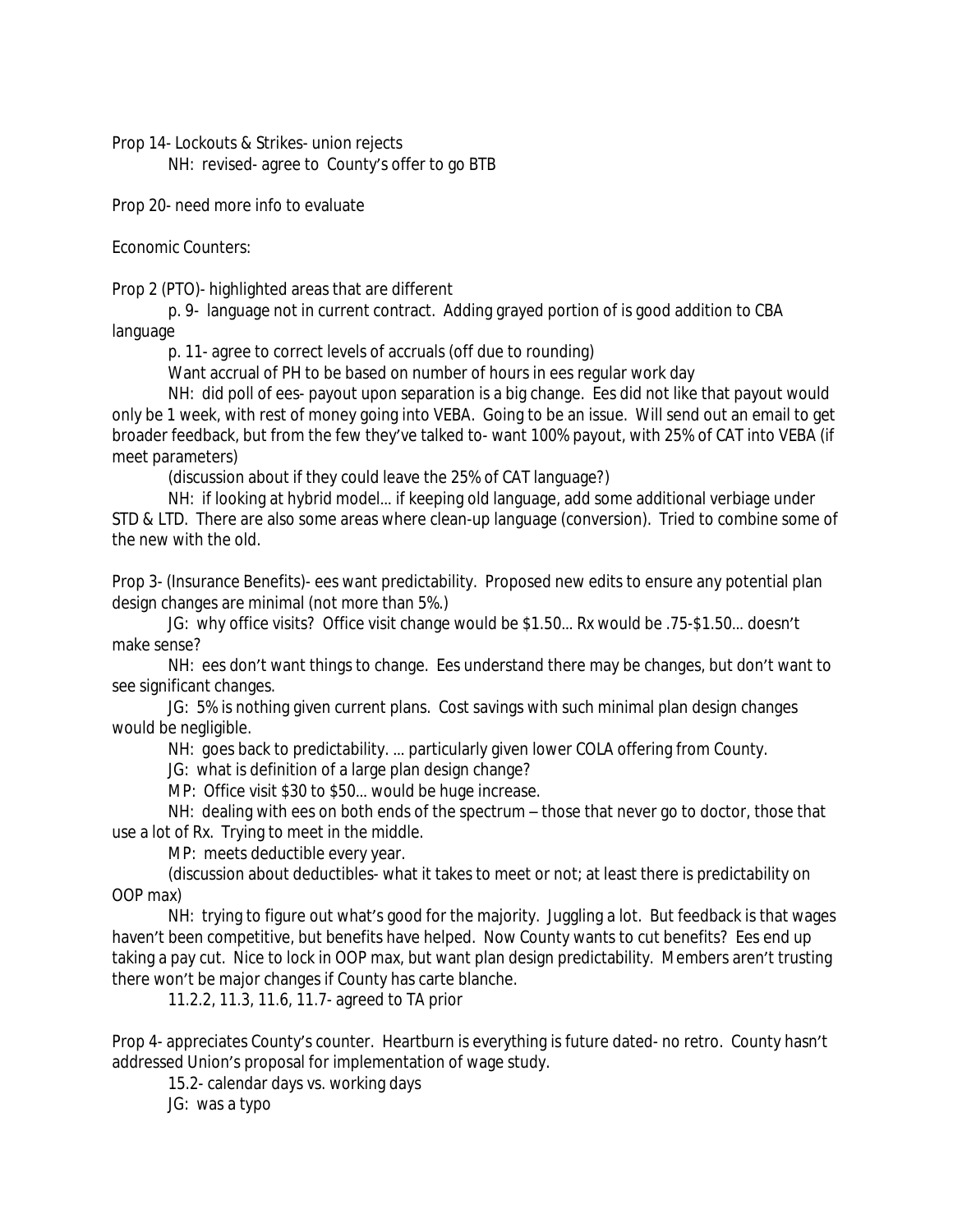NH: should be working days

Prop 5- appreciate County leaving OOC pay as is.

NH: premature to delete 15.5 until know more about lag pay and what those changes will be

Prop 7- Overtime

NH: similar to PTO payout, trying to get broader feedback, but this issue lit members up. See this as a takeaway if only non-exempt ees get OT. Also want to keep daily OK (in excess of regular scheduled workday.)

Prop 8 (Comp Time)- could TA 15.9

Prop 8- (Step Increase)- want edits to include demoted employees. RB: clarify "competitive"?

NH: intent would be competitive, to treat everyone the same

Caucus- 10:17am

Reconvene- 12:18pm

JG- County's Amended Non Econ Props

Prop 2- want to remove County's requirement to remain neutral

Authorizations- want same process, either way (employer in, or employer out)

NEO- County withdraws

Union Indemnity- if County collects dues, this is a required paragraph. Tied only to collecting union dues on behalf of the union.

NH: why put back in 5.5?

JG: in error- 5.5 should be stricken

Prop 6 (Hours of Work)- only thing remaining open is 12.4… County maintain proposal

Prop 7- should be TA

Prop 8- 14.1.3, still not in agreement to "negotiate"- willing to discuss

p. 11- only place not in agreement is in 1<sup>st</sup> paragraph- rather than 3 classifications, want it to remain at 3 position. OK with union's proposed language in #2 (p. 11)

14.4- changed to maximum "pay" range

14.6- not in agreement with Union's proposal for advanced step

14.7- 14.12: County is still reviewing & looking into

Prop 11- TA

Prop 13- only thing remaining is with work rules; have been flexible with the union on this. Want to maintain "discuss" vs. "negotiate"

NH: what happened to 21.7?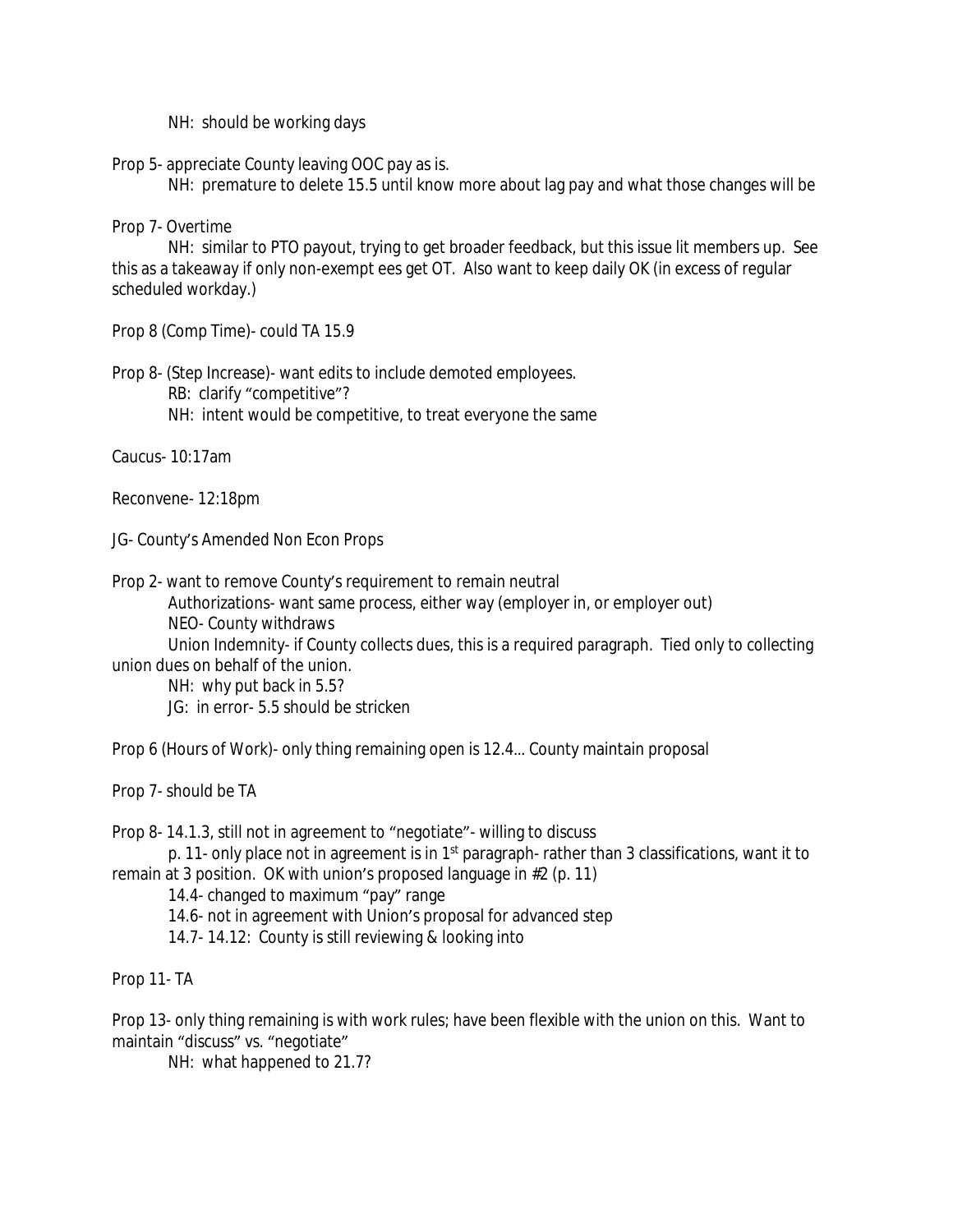JG: looking at maintaining current reimbursement process for Assessor's…. will keep it where it's at, but no IRS reimbursement in addition. Trying to figure out language to include in CBA, so won't need a separate MOU (tied to term of CBA)- addendums.

NH: why attach something that would be the same term of the CBA? If it's not applicable to the entire bargaining unit, why include it with CBA?

JG: we'll take a look at it.

Prop 20- lag pay- have made changes- best we can offer at this time. First part is basically the same… implemented no earlier than 1/1/23, 6 month notice provided to union.

Included examples of implementation- door not shut on either option (semi-monthly & byweekly)

Need to focus attention on mitigation and bridging aspects- open to other ideas, but listed a few options that have been discussed prior.

If there is a delay/change in implementation- at least 60 days notice

MP: 0% interest loan through Canopy?

JG: I believe so

NH: Discussed in the past, could be either County or Canopy?

JG: no answer at this point.

NH: Trying to target dates before… with "no earlier than 1/1/23? Does County envision a midyear implementation?

JG: possibly. Have also discussed possibility of April 2023. Process is taking much longer than anticipated.

RB: 4/1- a lot of plusses with that date. Start of 2<sup>nd</sup> quarter, past tax season, past Christmas, etc.

JG: has been discussed, but no certain target date at this time. When date has been determined, will be a 6-month notice prior to implementation.

(discussion about when mitigating options would become available to ees, notice requirements, examples of communications, etc.)

NH: have the other locals signed on to this, aside from C2?

JG: yes

NH: same date expectations?

JG: only thing new for C2 groups… everything crossed out was given to other groups. Examples added for C2.

NH: As long as everyone else in agreement, they don't have to hold out.

## Economics:

Prop 2- will remain open for now.

JG: still don't have a firm answer on Union's response.

NH: in process of polling everyone…

Prop 3- appreciate that Union put some language out, but didn't leave County any flexibility… will hamstring County at 5% limitation- no room to make any changes. (discussion of examples)

JG: County rejects Union's offer of new language

NH: any counter?

JG: not at this time- thinks the premium % share status quo and OOC max status quo is good faith move on County's part.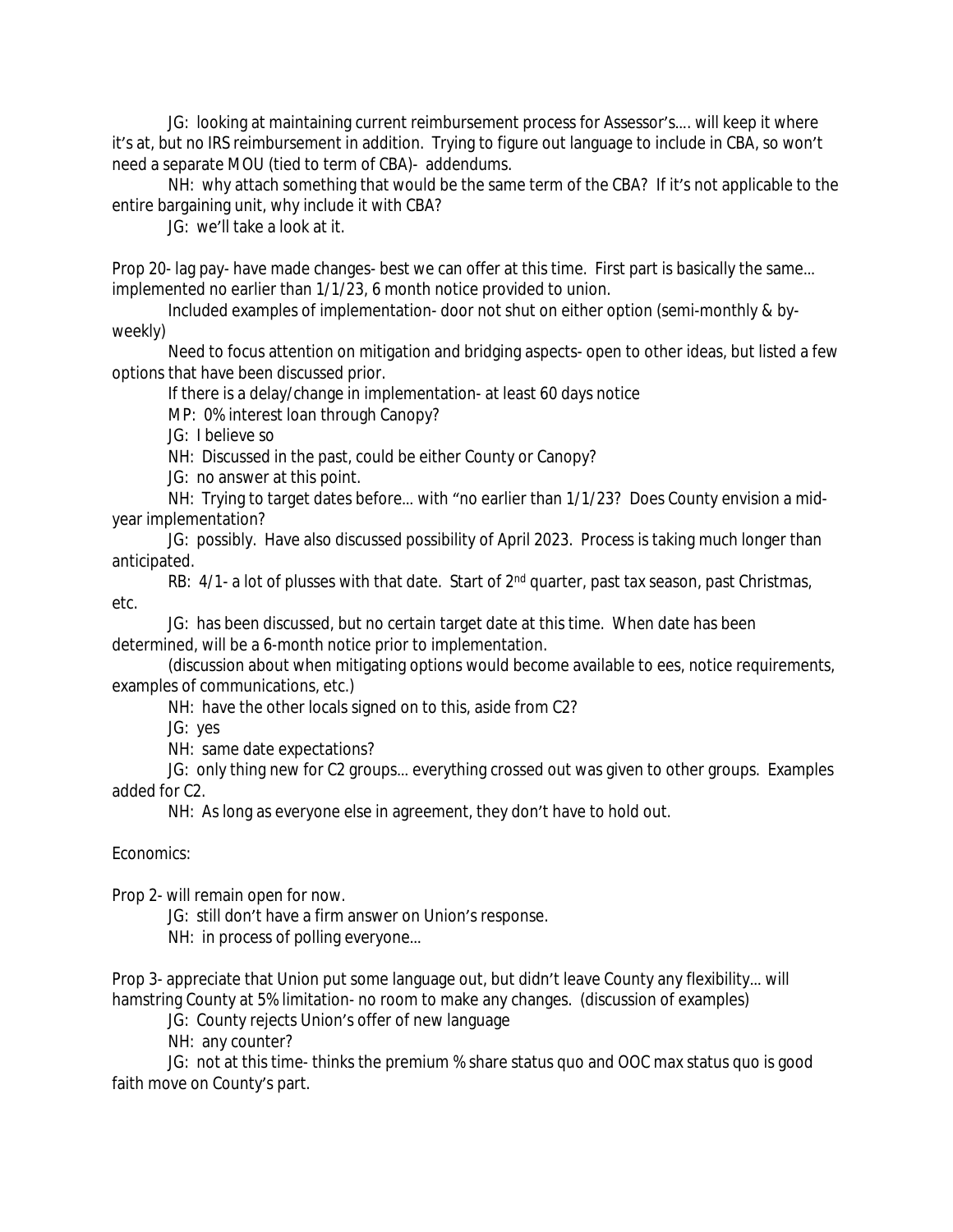Prop 4- nothing new on wages. Appreciates union's movement, but still a lot of economic issues open. Until we see what the priority is for union, don't know how we can move and not hamstring the County.

Prop 5- removed mention of OOC and pay period… now have new lag pay proposal for their consideration.

NH: whether semi-monthly or bi-weekly, where would it be stated in CBA if Article 15 is removed? We need language

JG: not proposing to strike all of 15.5.

NH: striking old language, then will add new language when pay period determined? JG: yes

Prop 7-

15.8.3- (daily OT)- could agree to time in excess of scheduled work day, unless mutual agreement is made for employee to flex their schedule during the defined work week.

JG: allows for flexibility. Employee with doctor's appointment on Friday… work 3 extra hours on Monday, leave 3 hours early on Friday. Employer wants flexibility.

NH: using that example, say ee works 2 extra hours Tuesday…. Do they earn 3 hours of comp?

JG: no... it's a wash. Hour for hour. 2 extra hours Tuesday, equals 2 extra hours later in the week.

MP: have verbiage within their department agreement similar to this. Some people prefer the time off.

JG: has to be by mutual agreement.

(discussion about possible examples)

NH: how do we incorporate State FLSA salary threshold, in regard to exempt classifications… who gets OT and who doesn't?

JG: will continuous re-evaluate individuals

NH: County not staffed 100%. If exempt ees don't receive any additional time to work additional hours, how will County cover the staffing?

(discussion of Assessor's Office- ees bank a lot of time during high season to be used during low season… what is the incentive for employees to work extra hours in high season if not getting OT? Hard to fill shifts when enticing people with time and a half.)

JG: maybe a mentality thing…

NH: sees the tree and the forest… OT has been the incentive. Certain trends will not go away… Elections, Assessor's.

MP: does it really even out?

JG: potentially

MP: not like you could take a full day off(?)

JG: if John Doe worked 50 hours in the last 2 weeks, dept could approve John to leave early a couple days.

MP: what if busy time becomes all the time?

NH: still need to discuss. Understands County's intent, just knows there will be pockets of problems. OT is the incentive. Fearful the outcome of not paying OT will be overworking existing staff. (further discussion regarding pros/cons of FLSA exempt status and flexibility)

NH: this is a real shift- for years, employees have been treated like non-exempt ees. Going to take a while for people to get used to it.

MP: doesn't even apply to her, but proposed language makes her nervous.

NH: has it really been a problem?

(continued discussion)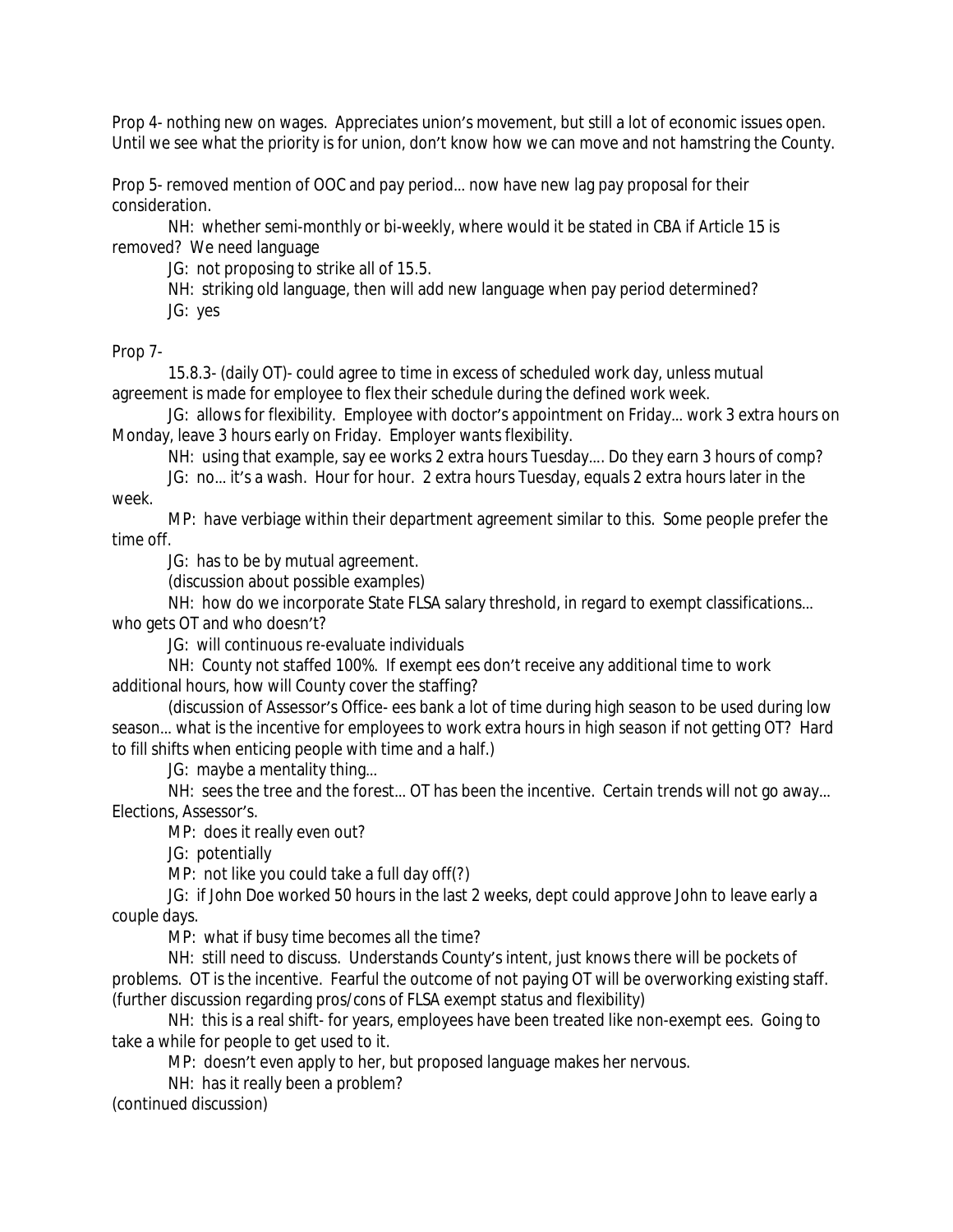NH: goes back to economics. If people were adequately compensated, would be one thing. But don't feel they've been paid fairly.

Prop 8- no changes. County still looking into.

NH: looked at 19.4 language- if agreed, with union's proposed language should spell out it refers to competitive promotion/demotion.

County's Response to Union's Amended Economic Proposals:

Prop 2- union has proposed a total of 19% in COLA, not to mention adding in SEP (an additional 5.6%). Top earners getting a potential 35% increase over life of contract. Inflation is crazy, but no way we can possibly keep up. Even private sector is having a hard time keeping up. County doesn't have ability to increase its revenue- very limited ability through property assessment. Driven by sales tax and whatever money we receive from the State Govt. Not knowing where things will land in the 2<sup>nd</sup> half of 2022, cannot possibly commit. County rejects union's wage proposals

Prop 3- no RIP; groups have asked for it, and BoCC has not agreed.

Prop 4- still open and willing to consider.

Prop 5- still open

Prop 7- TA'd

Prop 8- PTO- County not interested in adding accrual bands to already rich accrual rates. 9.6.5- still open based on how final deal comes together (if union accepts County's new PTO

policy)

Prop 9- County not interested in extending 10-day benefit to death of a parent

Prop 10- union proposed maintaining status quo Medicare gap- not saying no, but not agreeing to add. PFML & LTC- TA'd

Prop 11- County has a proposal to union

Prop 12, 13- pkg… County agrees to 12, if union withdraws 13- still waiting to hear union's response

Prop 14- BoCC not willing to implement retroactively. Answer is no. All changes would be moving forward.

Prop 15- County has a proposal to union

Prop 16- union withdrew

Prop 17- deferred comp match- still open, will be part of the final package.

Next steps? Break and re-group or break for the day?